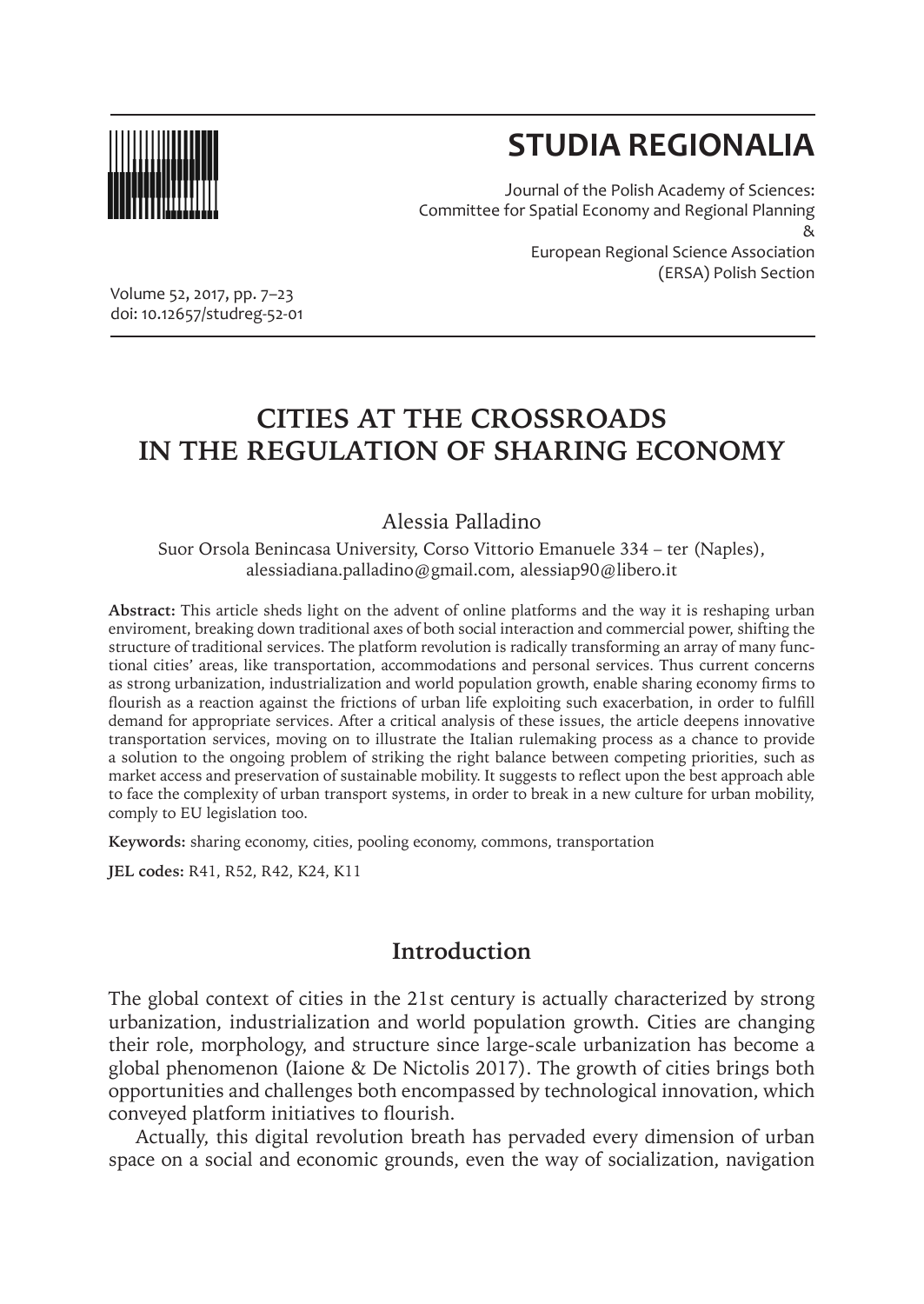and experimentation, laying the basis for the creation of a digitally integrated urban space (Ratti & Claudel 2016).

Platform revolution might significantly contribute to increase urban efficiency: it could address the socio-economic system towards a new concept of *welfare*, as a response to the growing phenomenon of urbanization, combining the realization of greater sustainability, inclusion and safety. In this regard, the European Commission has noted that urbanization facilitates sharing: indeed, between 2007 and 2013, urban populations in the European Union have increased and this trend *may provide a greater potential for the development of collaborative services* (European Commission Staff 2014).

The resulting reduction in transaction costs is a significant effect coming from technological innovation: it leads up an emerging entire economic system of *crowdbased* firms (Sundararajan 2016), whose *peer-to-peer* activities are gradually reshaping, but in some cases supplanting, long established business models (Smorto 2017). Furthermore, the sharing economy is removing the central role played by public institutions, replacing them for the provision of goods and services.

In this regard, the sharing economy could represent at first a reaction against the failure of previous economic models, in order to remove the assets polarization caused during the time: the phenomenon is used to be conceptualized as an alternative to capitalism and its related overconsumption, aimed at facilitating access over ownership, borrowing rather than buying.

In addiction, it can be considered a reactive consequence to the vacuum caused by both state and market failure (Pais & Provasi 2015). The financial crisis which affected the 2007–2008 biennium cracked the thaumaturgical power of capitalism in reducing inequality within industrialized countries. These factors allowed sharing firms to flourish, exploiting such economic exacerbation, as well as the positive consequences of technology growth.

The sharing economy development suggests to privilege the city as a focal point for scientific observation of economic, institutional but also social innovation; this choice is suggested by the observation of the widespread of collaborative practices into the urban environment, that encountered an impressive evolution in recent years achieving a considerable economic and social value, producing considerable impact on the legal landscape, particularly at the local level (Finck & Ranchordas 2016a).

In recent years the sharing economy is thus deploying all its hidden potential. It is becoming a relevant economic phenomenon, intimately related to the urban context and its dense urban geography, which often creates inefficiencies, challenges, but also opportunities. Sharing economy firms have found success by providing innovative solutions to the challenges of life in crowded urban areas (this is quite clear in the field of transportation and accomodation, with the rise of companies like Uber and Airbnb to fill demand for services like ride sharing and alternative accommodations). In this regard, sharing economy initiatives can be included in the group of resilient and adaptive responses, giving the solution to a number of urban problems (Finck & Ranchordas 2016b).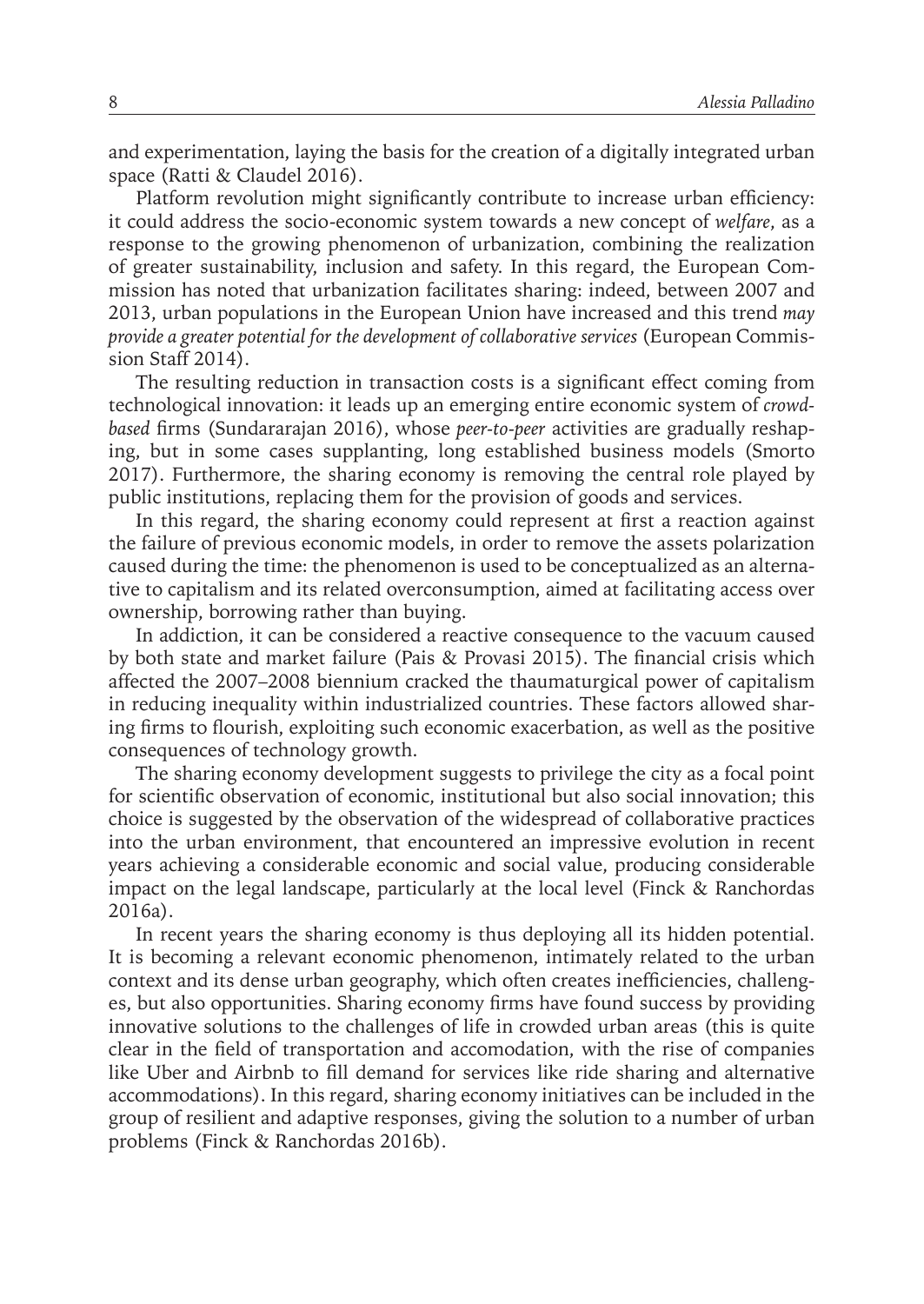Urban mobility reflects the complexity of the city; it could therefore be an exemplary test bed where the competition between the priorities of the market and the rights of individual or local communities as collectives are constantly in struggle. The empirical observation of urban mobility represents an exemplary field to observe the development of transportation platforms, as well as policies that might help carve the distinction explained thereafter between *sharing* and *pooling*.

This Article argues that sharing economy represents a rapidly emerging urban phenomenon (Davidson & Infranca 2016a), as a reaction against the frictions of urban life: it leads up an emerging entire economic system of *crowd-based* (Sundararajan 2016b) firms, whose *peer-to-peer* activities are gradually reshaping, but in some cases supplanting, long established business models (Smorto 2017). Sharing firms are exploiting such exacerbation, improving the quality of urban life and inhabitants, in order to fulfill demand for appropriate services. It can be considered a technological response to the classic urban challenges, above all the management of common resources. The piercing digital revolution breath has pervaded every dimension of urban space, moving into an era of cultural understanding based on artificial intelligence and massive data sets (Allen 2017). Furthermore, it reflects a new way of socialization and experimentation, laying the basis for the creation of a digitally integrated urban space (Ratti & Claudel 2017). Platform revolution can thus significantly contribute to increase urban efficiency: it could address the socio-economic system towards a new concept of *welfare*, as a response to the growing phenomenon of urbanization, combining the realization of greater sustainability, inclusion and safety.

The disruption caused by such initiatives as carsharing, ridesharing, short-term rentals, shared housing and workspaces, not only put into question the way urban spaces are planned, but they directly redefine the urban design, thus making existing local rules towards traditional local services obsolete and inadequate to embrace these new services. The redesign of cities implies to think about many other issues of urban life, as cohabitation, encounters, and the unplanned and uninstitutionalized confrontation of diverse lifestyles, habits, cultures, and stories.

The *label* sharing economy, however, embodies an array of many heterogeneous initiatives, based on different and often antithetic logics. The legal literature has thus far conveyed an incomplete image by focusing just on controversial platforms such as Uber and their ongoing lawsuits.

The vast diversity of goods and services offered and the consequent rapidly evolving business models, indeed, have proven inconducive to traditional-regulatory approaches (Cannon & Chung 2015), raising the question of the most acceptable policy.

In this respect, extreme positions as a complete laissez-faire approach or complete ban are not advisable. Anyway, any rulemaking process should take into account these issues concerning sharing economy initiatives implemented by platforms, as a whole:

– the exploitation of unused assets and, in many circumstances, the creation of new goods and services;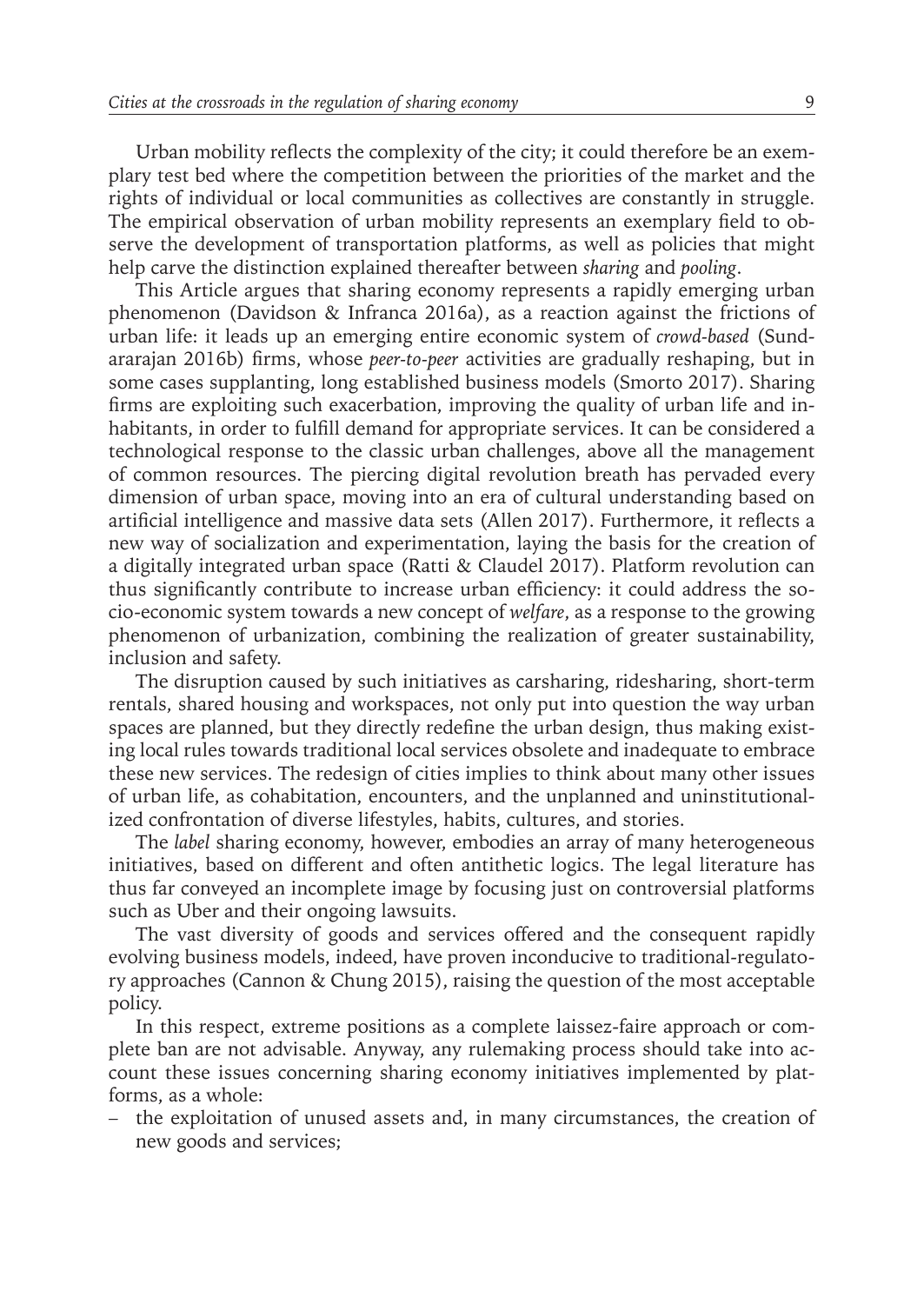- the relationship between the design of sharing economies and the production of externalities;
- the disruption of many mainstream services.

From an economic perspective, technology allows the creation of a new digital market, where companies might be often highly proficient in creating business structures aimed at avoiding taxation through the use of intellectual property law and global regulatory arbitrage. Those phenomena commonly identified under the umbrella of the *sharing economy* may give birth to new technological giants that use power asymmetries to capture most of the value created by contractual workers, raisinig concerns characterized by negative dominant tendencies (Slee 2015).

The sharing economy thus provides a fascinating case for investigating the emergence of a new and heterogeneous organizational field, implying a profound tension between market-driven logics and non-market alternatives to market capitalism (Schor 2014). This means an appropriate setting for questioning the effects of technologies on markets and societies, and analyzing the disciplinary effects of technologies on the individual.

This Article aims to provide a preliminary distinction between (Bardhi & Eckhardt 2015):

- genuinely collaborative initiatives that promote the sharing of underutilized assets, as well as involve some form of sustainable exchange based on resource inequality, excess capacity, power parity, and the possibility to engage in repeated interactions (e.g., spare guestrooms). Some examples of genuine sharing practices are home-swaps (e.g., HomeExchange), ride-sharing and carpooling platforms (e.g., BlaBlaCar);
- non-collaborative platforms that are not driven by sustainable consumption, but profits 8 e.g. Uber).

The analysis of such dichotomy would be proficient to deepen the testing of transportation, since sharing economy initiatives dealing with this issue can alternately lay down genuinely collaborative initiatives (e.g. carpooling), or replacing traditional services by new business models focused on the data and consequent netwoks effects (e.g. UberPop).

The analysis of several public policies, like the Opinion of the Committee of the Regions of the European Union on The Regional and Local Dimension of the Sharing Economy, will constitute the outset to build and verify this theoretical hypothesis; it will represent the emerging role of a society-based version of the sharing economy, the so-called *pooling economy*, as opposed to market-based sharing economy initiatives.The term *pooling* is thus used to distinguish those initiatives that simply replicate traditional economic patterns: it is a concept very dear to the scholars of the commons, summoning the Ostrom's *common – pool – resources* concept. To verify this hypothesis, this paper moves previously on a brief overview of the economic and geographic sharing potential of cities, moving on the field of urban transportation, which embodies and reflects their complexity. Thus, it will discuss about outdated Italian transportation legal framework of 1992, and the way it might restrict the development of new platforms providing innovative transportation services. Drawing on the experience of Italian transportation services, it suggests a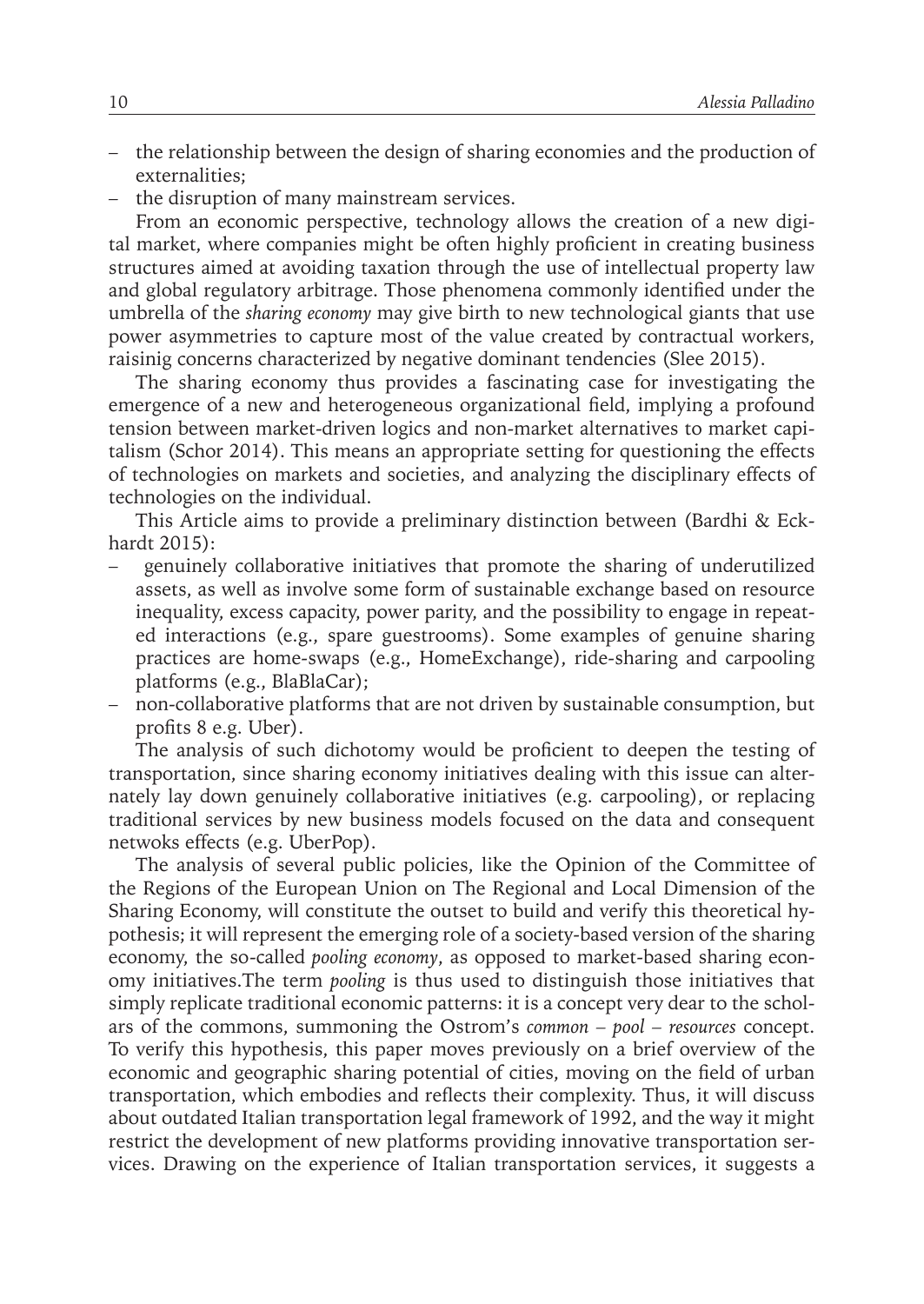new legal framework, based on a holistic approach, for the regulation of sharing practices and the improvement of *pooling*.

### **A preliminary introduction to the sharing economy**

During the last decades a proliferation of consumption models is observable, in which Access (Rifkin 2000) is enabled through sharing or pooling – respectively depending on whether profits would be achieved or not – of resources (Orsi 2013), products or services redefined through technology and peer communities, even if a general attitude to pool resources together and efficiently manage them occured throught history much earlier than the advent of apps like Uber or Airbnb (Cohen & Sundararajan 2015).

To summarize, the sharing economy has been considered a new economic model beyond the paradigm of mass production and consumption, which has particularly been fueled by ICTs, with the rise of social network systems, which facilitate connections between peers eager to share their possessions (Roh 2016). Thus, trust and reputation management are an important precondition (Wagner et al. 2015).

The sharing economy, however, is a broad concept that lacks a common definition: that's why it has experienced a major change in meaning with the evolution of online services and many different initiatives embraced by. At the beginning, it was used to refer to the scientific purposes of the *file sharing*, in particular the *open source*  movement (Airgrain 2012). Afterwards, it used to point out any kind of *peer to peer*  relationship, often used interchangeably with such terms as *collaborative consumption*  (Botsman & Rogers 2010), *access-based consumption* (Bardhi & Eckhardt 2012), *the mesh* (Gansky 2010), *crowd-based capitalism* (Sundararajan 2016a) and more over.

A simple first definition was provided by the Oxford Dictionary in 2015, defining the phenomenon as *"An economic system in which assets or services are shared between private individuals, either free or for a fee, typically by means of the Internet"*.

The key element involved deals with sharing a service or resource, with or without monetary compensation (Fink & Ranchordas 2016b), screening an incomplete vision of the concept itself which depicts the new alternative patterns of production, wealth creation and redistribution (Mayer 2014).

Sharing economy has been descripted along five fundamental features (Sundararajan 2016b):

- a. it is defined as a free-market phenomenon;
- b. it is based on putting underutilized (potential) capital to use;
- c. it develops on crowd-based networks, both physical or not physical, such as online platforms;
- d. it overcomes traditional boundaries between the personal and the professional;
- e. it blurs the lines between workaday employment and casual work.

This covers, indeed, just an economic perspective, which draws attention on profit activities anchored on the Silicon Valley's paradigm, undermining social implications deeply involved. The expression can be attributed not only to the pervasiveness and enabling power of new technologies, but also referred to the need to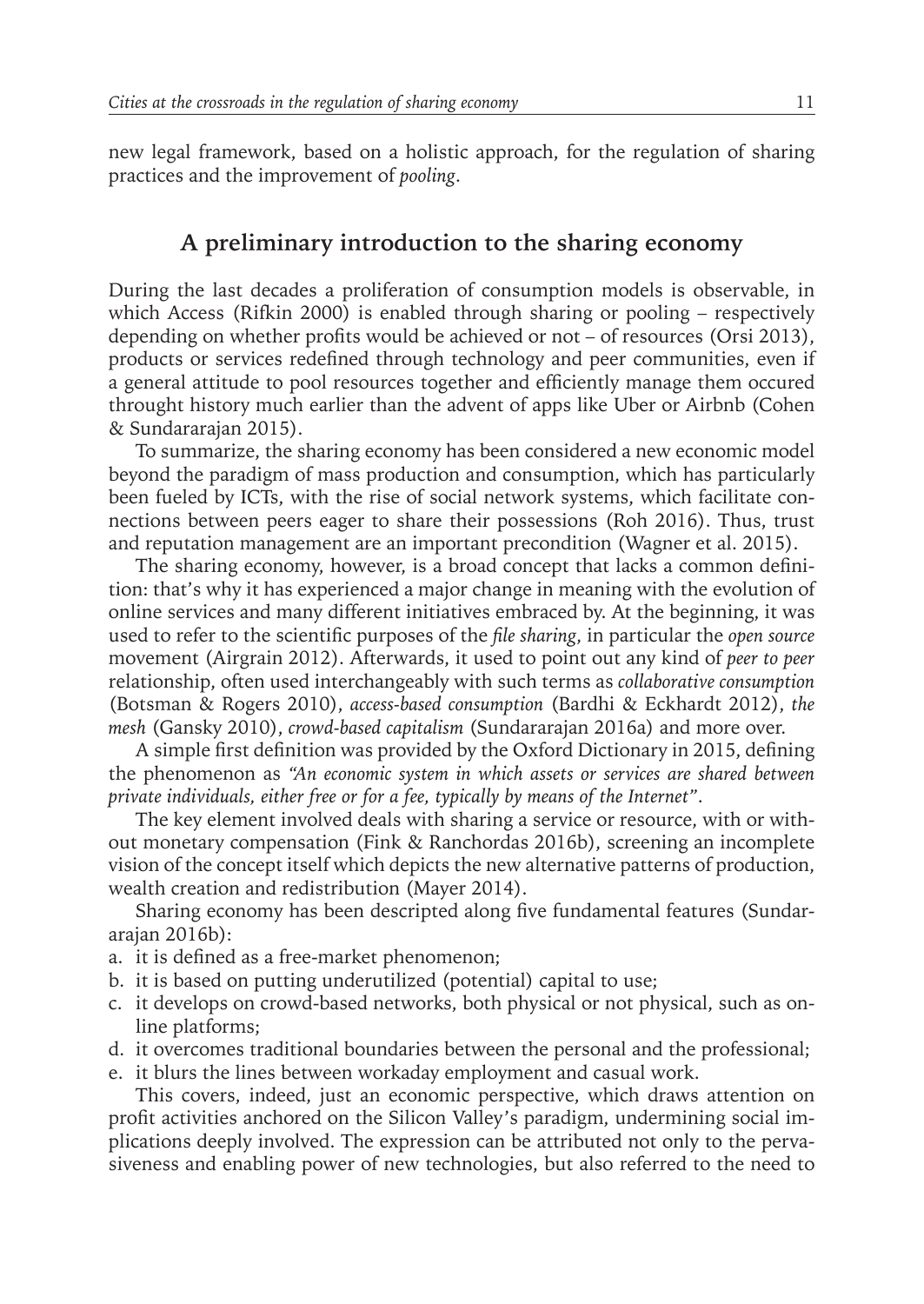fill a social vacuum due to the failures of the market and the state (Pais & Provasi 2015). In this regard, the sharing economy enacts the failures of the two forms of allocation that have distinguished the modern economy, the Keynesian and neoliberal economic theory; it is able to occupy the deprived economic fiber by experimenting new collaborative social forms, which can both potentially and ideally embed economic relations once again in social ones. From this point of view, the reaction to market failures translate into self-organization carried out by individuals, which constitute a community tied by the same aim. The sharing economy adopts a platform approach whereby relations, reputation, social trust and other non-economic motives within a community become one of the main drivers. As such, activities throught which people make a contribution but without placing the profit-incentive at the core of their initiative have social or ethical relevance remarkable as well.

European institutions streghtened this dichotomy: as it will be displayed, European policies are progressively concentrating their attention to the exploitation of social patterns, going beyond the general promotion of sharing economy initiatives just as new economic ones. In particular, the policies of the European Union are seizing a significant change in the behavioral paradigm of the individual in the sharing economy: the sharing economy can thus give rise to a new economic identity where individuals would, instead of pursuing the quest to maximise his/her own material interests, associate their own economic behaviour with a commitment to the community, act in the public – social, economic, political – arena and place themeselves in relation to others in order to take care of the general, common interest (i.e. the so-called "mulier active")(Iaione 2011).

The main cornerstone, that will be analyzed in the next paragraph, deals with the Opinion of The Committe of Regions (CoR) about the Local and Regional Dimension of the Sharing Economy (Committe of Regions 2016). Its value can be due to the effort to systematize all collaborative initiatives, but also to have captured their local dimension: this assumption highlight the role of cities as the recipients of such phenomena. The local dimension is considered fundamental for the exploitation of social aspects, because sharing economy can be considered an important tool to avoid or reduce inequalities since these new models are intimately tied to urban landscape and inhabitants daily customs. In this regard, beyond to any possible economic perspectives, the real hidden potential of sharing economy coul be identified in its social implications to aligne large numbers of people, reducing anonimity and inequalities which are increasingly affecting urban realities of the current century.

#### **The European policy perspective**

The debate *against* or *pro* the sharing economy has been developing costant throughout time in European Union, by focusing predominantly on transportation arrangements as Uber. However, it provides just a partial vision of the phenomenon itself, as appointed by the Opinion of the Committee of Regions. European institutions aren't apart from the sharing economy development and the effort to decline it.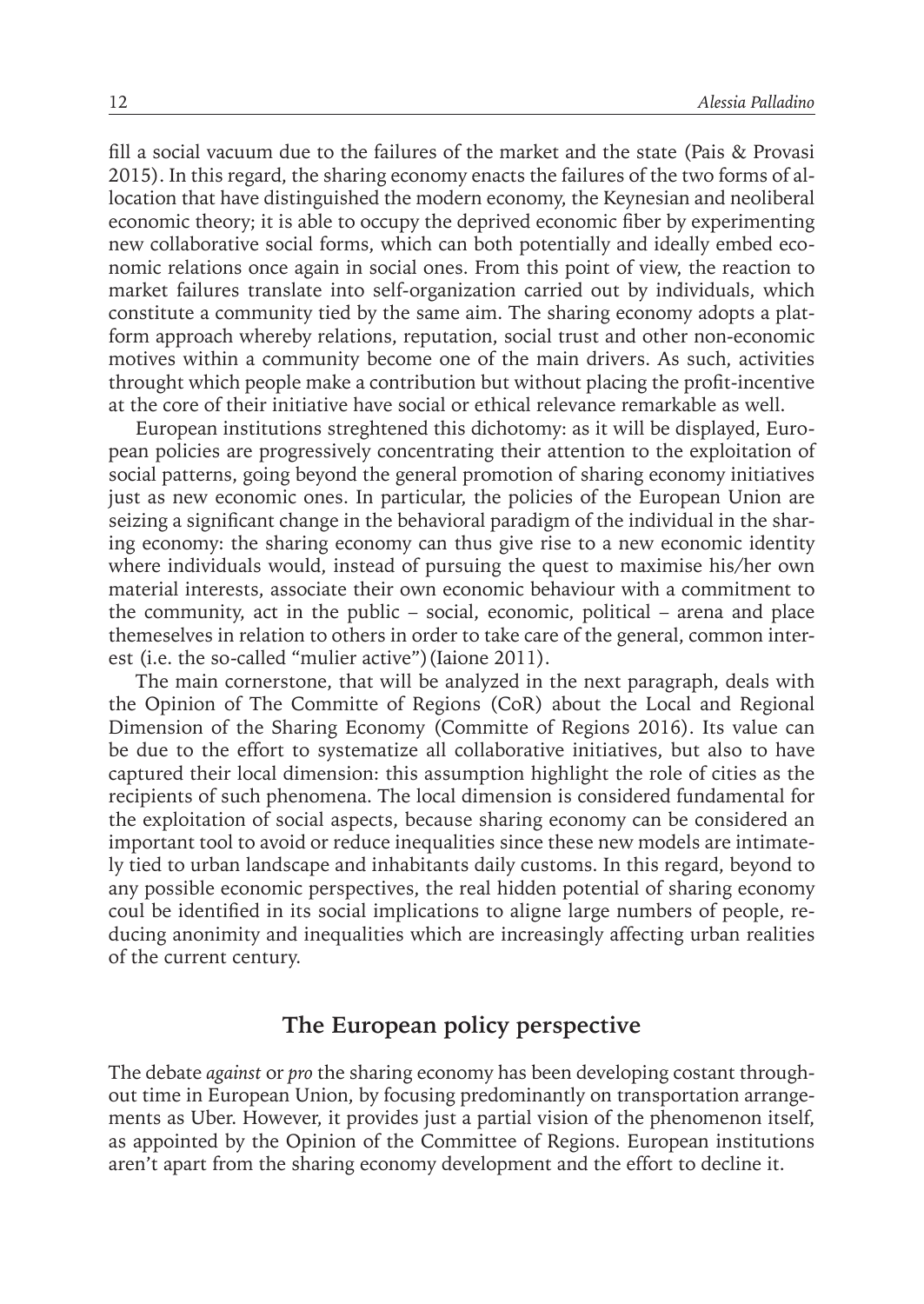Since 2015 the European Commission has preferred the term *collaborative economy* rather than *sharing* in its Communication on "*Upgrading the Single Market*" (European Commission 2015). In this regard, unique concerns referred to impacts of new business models into existing markets, creating tensions with existing goods and services providers, inequality and market fragmentation. Therefore, these challenges implied regulatory uncertainty over the application of rules on consumer protection, taxation, licensing, health and safety norms, social security and employment protection.

The proposed terminology, pursuant to the following opinion of the CoR, was just focused on the commercial and consumer aspects of the sharing/collaborative economy, leaving aside the non-commercial and commons-based approaches (Iaione 2009a; Foster 2011; Bollier 2014).

The *Opinion* (2015b) has the merit of grasping the innovative and dynamic nature of the concept; besides, it points out a first distinction built on new or revived social patterns having important business, legal and institutional implications: the social practices of sharing, collaboration and cooperation. It distingueshes between:

- the sharing economy in the strict sense, creating and ossifying a differentiation based on different typologies of users (consumers-users vs. providers-users);
- collaborative forms by framing collaboration and cooperation as added layers of sharing, that foster a peer-to-peer approach in which every user can be a provider and consumer at the same time, or even be involved in the platform governance.

Moreover, account could also be taken of the model of *governance* and control of the financial transaction: in this regard, it is possible to verify wheter the platform merely serves as a tool for connecting individuals and those, on the opposite, in which the intermediary retains control of the transaction (Smorto 2015).

The systematic approach provided by the Opinion leads, in turn, the emergence of such dichotomy articulated in other two forms:

- 1. On demand economy:
	- "access economy", for sharing economy initiatives whose business model implies that goods and services are traded on the basis of access rather than ownership. It refers to renting things temporarily rather than selling them permanently. Typical;
	- "gig economy", for SE initiatives based on contingent work that is transacted on a digital marketplace;
- 2. Pooling economy:
	- "collaborative economy", SE initiatives that foster a peer-to-peer approach and/or involve users in the design of the productive process or transform clients into a community;
	- "commoning economy" for SE initiatives that are collectively owned or managed.

The Grid shows the heterogeneity of sharing economy initiatives and highlights the dichotomy of market-based initiatives and Pooling initiatives. The first group subsumes everyplatforminitiativehavingaprofit (Uber, Airbnb, carsharing); the second one, instead, deals with practices based on pooling as a form of cooperation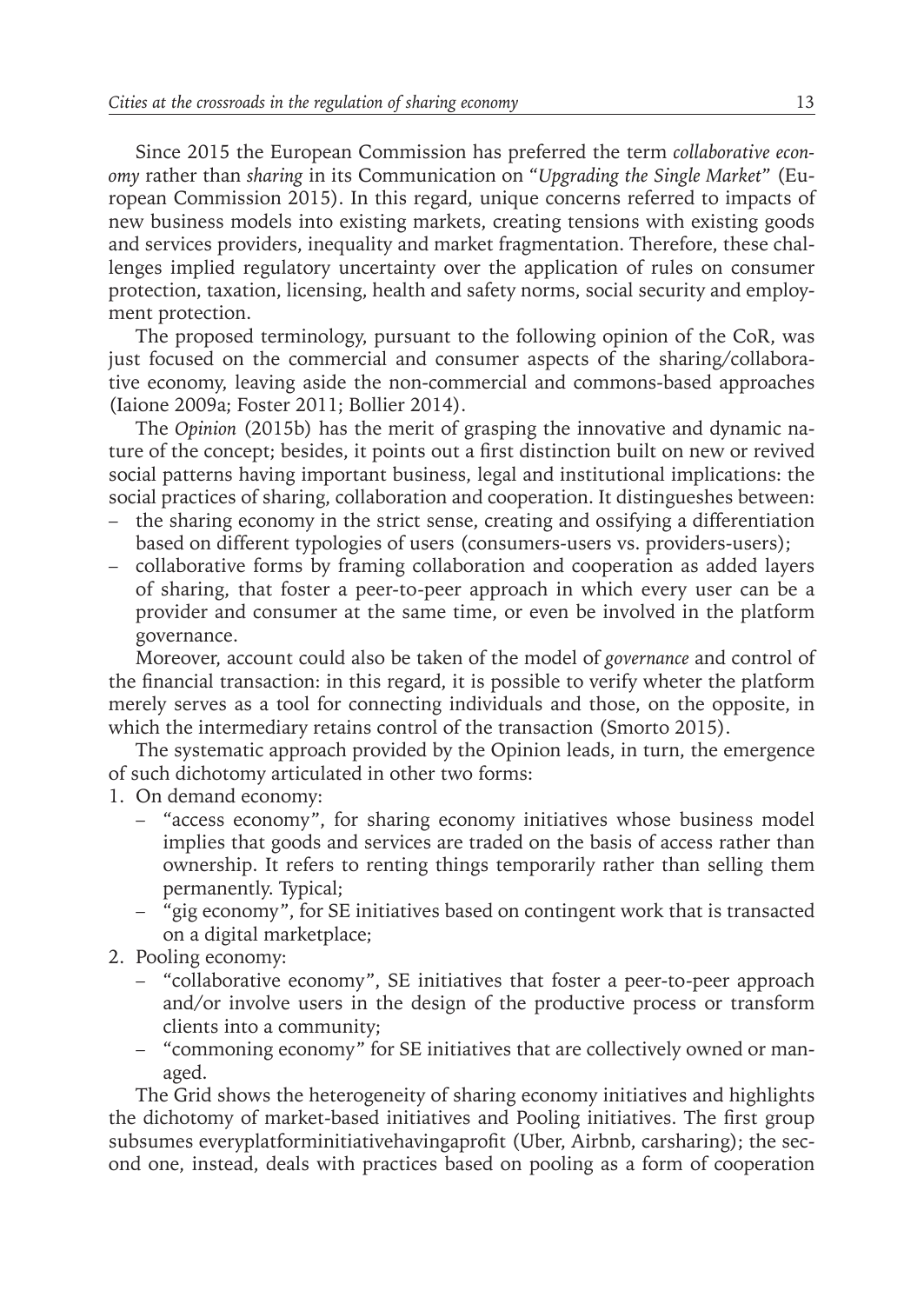encompassing sharing of congestible resources to avoid scarcity but also collaboration around non congestible, constructed resources, in order to generate an added value (Iaione 2017).

As a result, the positions of the European Commission has been focusing on both facilitating the collaborative platform revolution, but restricting platforms having a market based approach (European Commission 2016). Actually, the whole attention of the European Commission is more concentrated upon the social dimension, in order to avoid social fragmentation and social dumping (European Commission 2017). The change will take the form of *the European Pillar of Social Rights*, the necessary instrument to ensure fairness and social justice in Europe.

#### **The urban dimension of the sharing economy**

The study of the sharing economy induces to reflect upon the current role of cities. They can be thus the main ecosystem for the development of human personality, representing the physical space within which the conditions of individual and collective welfare, the exercise of citizenship rights, the possibility to bring diversity together, especially because of the ethnic and cultural diversity in the area of inquiry, the *urban* landscape, however, is something more, which goes beyond the simple idea of a fixed space, and can be conceived as a *process* (Lefebvre 1968).

The social complexity of the city and the vacuity of public institutions create insecurity, degradation of the urban environment and conflict in the use of public spaces, the location of marginal and excluded areas, resulting in a significant reduction of urban well-being (Iaione 2016). Findings could rise, if we considered many other conditions referred to the urban landscape, which facilitate the emerging of sharing economy, as:

- Urban Geography (density and scale of cities; costs and frustration of city life; traffic congestion);
- Urban Anonymity & Lack of Social Trust (heterogeneity of life);
- Urban Frictions (lack of efficiency).

The sharing economy represents a strain of innovation firmly rooted in urban geography, with a flow of information through technology highly dependent upon the spatial dimensions of the market or relationships it facilitates (Davidson & Infranca 2016b). Dense urban geography is thus an ambivalent condition of inefficiencies and challenges, but also opportunities for sharing economy firms to flourish.

In this regard, transformation incurred could be declined as:

- a. *economic*, because sharing economy causes the disruption of the most entrenched sectors (accomodation, transportation), making costs of entries lower for new businesses, with potential benefits for local economy, especially in terms of local externalities;
- b. *physical*, since these initiatives are able to transform the way individuals move across space within a city and opens new neighborhoods to development;
- c. *social*, because interaction among citizens fosters added social capital, reinforcing community empowerment.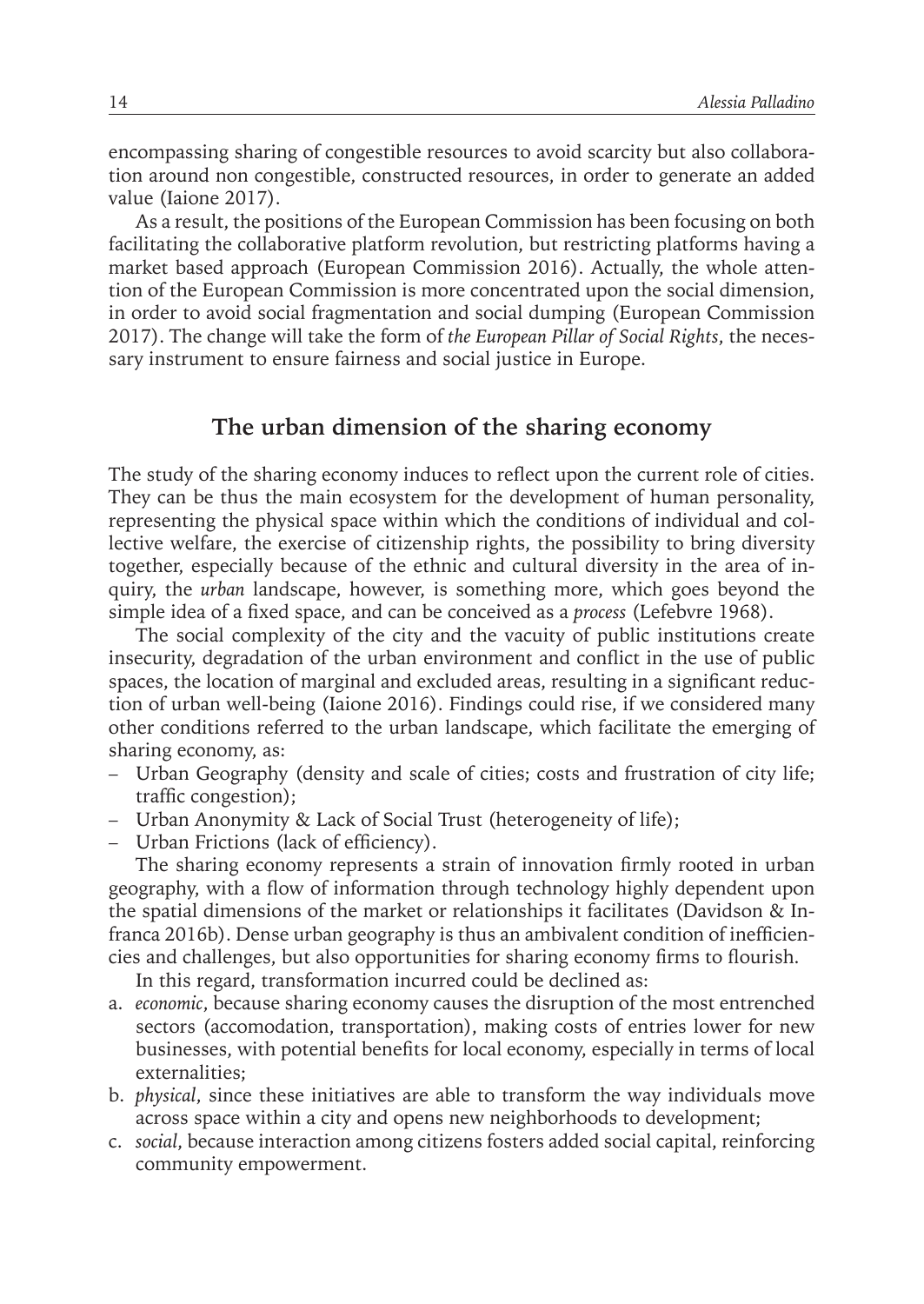In light of the above, the local context of sharing initiatives represents a significant new resource that can inform not only about the way cities respond to such enterprises, but also how they govern across the spectrum of urban challenges. The urban dimension allows regulatory regimes to evolve, just like cities gradually learn from their experiences, even throught experimentalism. But it also requires policies able to face some issues, dealing with:

- barriers to entry ( especially when there's a market-based-approach initiative);
- undeserviced areas;
- partecipation of citizens;
- data disclosure and transparency;
- more efficient and effective governance.

Some accounts of the sharing economy link its growth to increased urbanization (McLaren & Agyeman 2016), whose explosion produced several impacts even on the physical aspects of cities, with possible consequences in terms of urban congestion costs (Brinkman 2013), and, generally speaking, urban wars (OECD 2015). In this realm, many of the sharing economy initiatives provides value to consumers by alleviating costs and frustrations of city life and profit from inefficiencies in local public systems. This statement will be quite clear and deepen in the field of transportation.

As well as for the urbanization, cities can be considered also the recipients of sharing economy effects. With the development of Web 2.0 and the use of Internet, as well as the increasing affordability of smartphones and technical feasibility provided by GPS, digital platforms have been able not only to offer themselves as intermediaries for commercialservices; they also mobilize citizens to interact both with one another through social networks or the government.

At first, unlike for earlier generations of disruptive technology as Microsoft, Google, Amazon and more over, the sharing economy impacts are chiefly local (Davidson & Infranca 2016b). This means that the regulatory response to these new entrants has primarily been at the municipal level, where businesses like hotels and taxis services are mainly governed. The underlying logic of local politics relies in the pragmatic orientation of the governance approach adopted by Mayors, in order to solve problems of everyday urban life, soon lacking at the national level (Barber 2013). In this regard, sharing enterprises can be subjected to zoning codes, hotel licensing regimes, taxi medallion requirements, and other similar local legal issues.

The urban dimension is, at the same time, the *locus* where new forms of cooperation are taking place, to make claims on urban resources and city space as a *commons* (Iaione & Foster 2016). In this case, we can say that even sharing economy is shaped by urban conditions (Krauss 2014; Rauch & Schleicher 2015). In particular, we argue that only initiatives based on *pooling* can be considered the only ones able to bring positive effects within cities, while, on the contrary, sharing firms which just replicates mainstream markets of goods and services risk to worsen urban conditions and quality of life in a long period. It is intended to propose a vision of a city not merely perceived by a technological perspective, but based on the paradigm of city as a commons, throught which it is capable to safeguard the protection of its rights and ensure social justice.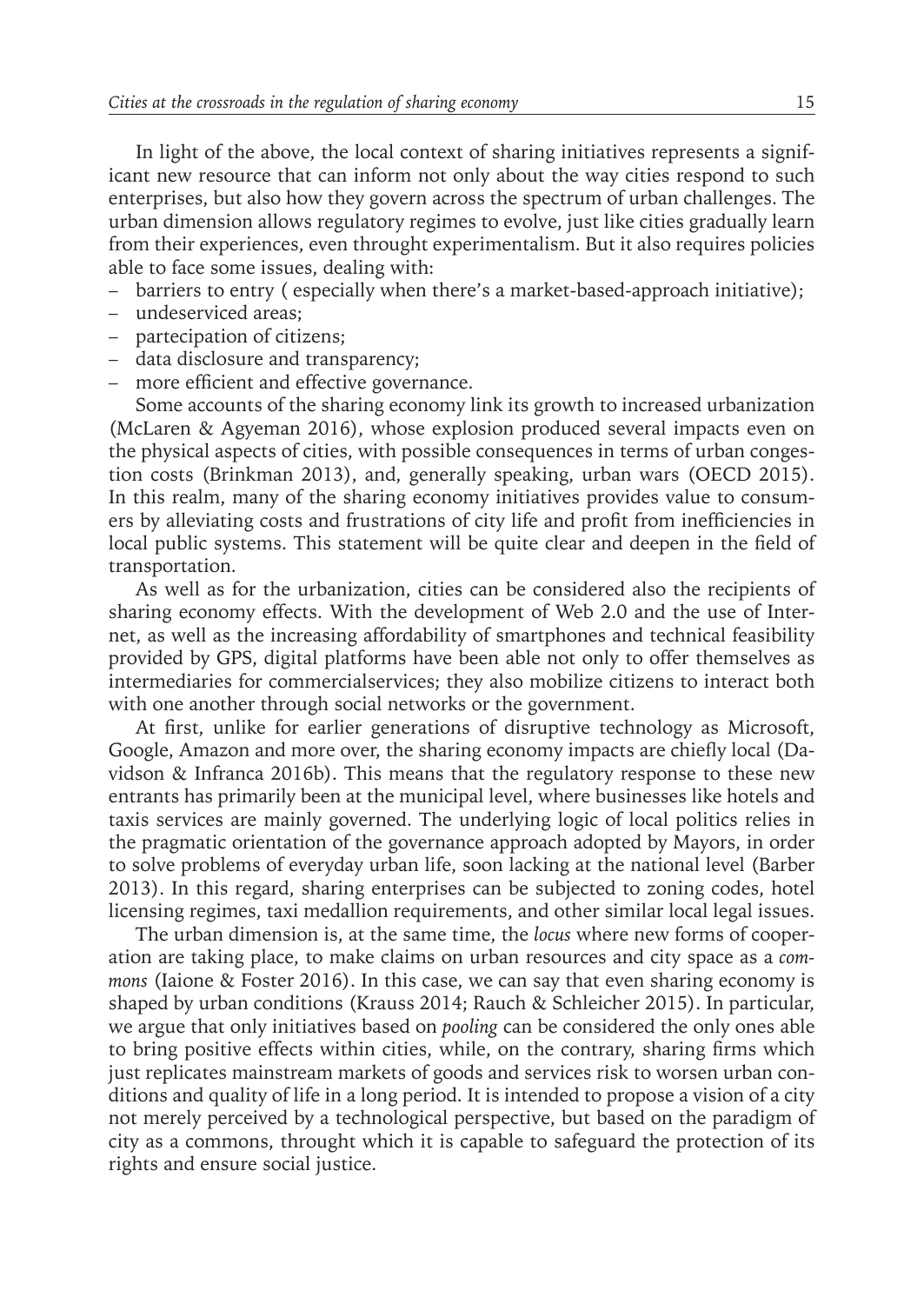The new local development therefore calls for a broader concept of *governance*, involving a different relationship between institutions and society, seeking a widespread territorial intelligence, understood broadly also as a combination of resources, both material and immaterial. The urban dimension, in this realm, can bring advantages for local authoritiestoo, because it allows to negotiate with sharing economy firms: the Memorandum of Understandings of the City of Genoa with Airbnb is a clear example of useful negotiation.

The conceptualization of the *city as a commons* completely framed these new demands, whose constitutional coordinates are primarily found in the principle of horizontal subsidiarity, as mobilizing additional resources – rather than substitutes – than public resources.

#### **Public transportation in the era of the sharing economy**

Transportation embodies many of city challenges. It reflects the complexity of the urban context, as a place of enduring struggle between market priorities and the rights of individual or local communities. Citizens' demand for mobility is rising in parallel with their habits of use, since increasing expectations about the improvent of quality, convenience and affordability of prices.

They want to easily change the mean of transportation, and have access to travel information. Especially for younger generations, hiring and sharing mobility services are increasingly popular habits, while owning a private vehicle can be considered an increasingly scarce goal.

Transportation – both urban and extra-urban – has been subjected of many debates at both national (Munari 2002; Rangone 2003) and community level, mainly focusing on reducing the negative impacts these activities have on the environment and quality of life.

It is indeed considered to be a complex system, that depends on a number of different factors, including the model of human settlements and consumption, organization of production and the availability of infrastructures (European Commission 2009).

Mobility represents a fundamental right, intimately tied to the quality of life in cities, hamlets and suburbs. The guarantee of rights represents an important goal for cities, in consideration of the important increase expected by 2050 of over 66% (compared to 54% in 2014) of the world population that will reside in cities.

Indeed, people living in urban areas spend a considerable amount of time on public transportation, as stated by a current, exentsive study, carried out by Ipsos and the Boston Consulting Group in ten of the major European Union countries, looking at transport infrastructure (2017).

The research shows that:

- a European citizen employes, on average, 9 hours and 35 minutes to move every week;
- there is a strong car dependence, which is the mean of transport mainly used.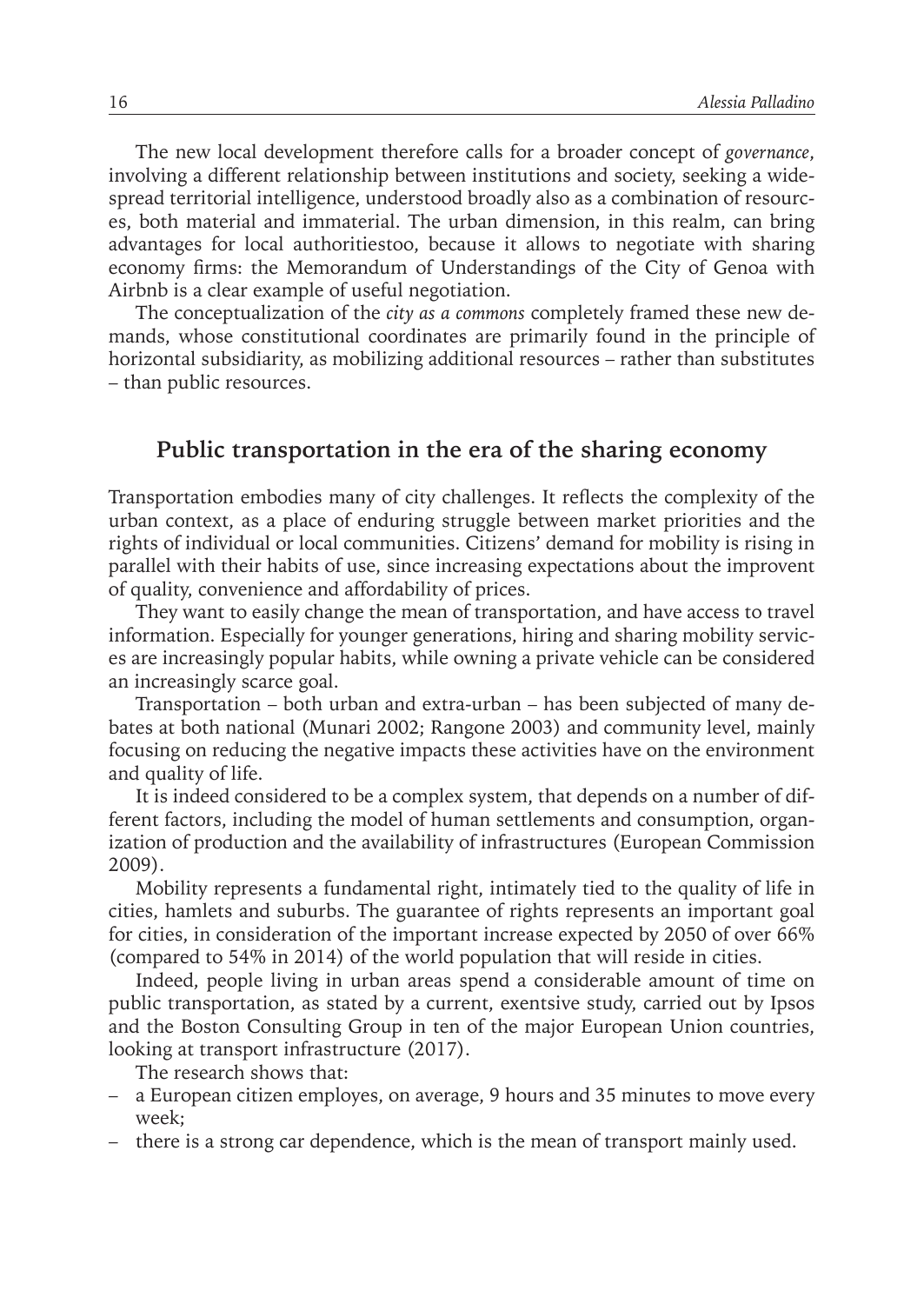For people travelling using public transport, overcrowding is one of the major causes of discomfort. This aim is truly important for Italy, where people invest much more time of the Europeans in the moves, with an average of 10 hours and 40 minutes to week, 1 hour and 5 minutes plus than the European average. Italian citizens' preferences are still own property vehicles, because of distrust of public transportation. However, they are also symphatizer with new technologies, and seem reactive to the use of more sustainable mobility means.

For this reason it is important understand how the quality of the service can be improved.

The European citizens seem to be, overall, quite satisfied of the single infrastructures of mobility as the railroads, the road net, the system of public transportation, but they are very dissatisfied instead of the level of interconnection existing among these infrastructures. Furthermore, currently transportation systems lack efficiency, facing up new – bottom up – needs required.

Neverthless, transportation is often used to be centered on private vehicles. This choice, however, does not result very efficient: from a user's perspective, it usually provides limited transportation options, but it also leads to severe congestion and considerable gas expenses, especially in densely populated urban areas, due to traffic jams, lack of parking space and high costs due to increasing fuel prices (Sahami et al. 2010).

These concerns, as can be seen, are too crucial to be ignored (Iaione 2009b). Improving roads could ease temporarily congestion levels; however, a study of the European Commission's Joint Research Centre found no significant impacts on reducing congestion.

In this regard, a truly sustainable mobility system should be necessary; it needs a virtuous circle, produced by investments in infrastructures more interconnected, in a way which provides local, regional and inter-regional accessibility at an affordable cost to families and businesses, while serving community needs for social and economic exchange.

This goal, however, couldn't be achieved without a change of approach (even methodological) by both public spheres and community, supported by the development of the new technologies as an important contribution to road safety too. Transportation, in conclusion, should not just be considered as a goal in and of itself, but as a wider powerful tool, instrumental to the development of livable, productive, equitable and healthy communities, in accordance with the new and more active role played by community.

Sharing economy could significantly contribute to improve quality of services. In this regard, two different approaches can be distinguished:

- a market based approach, aimed at creating alternative systems of transportation, more efficient and faster than public ones (as Uber or carsharing);
- pooling initiatives, implemented by local community, in order to share costs of travels.

Ultimately, initiatives going under the first approach are self-interested, based on the individual consumption. As a consequence, even if there are benefits for users *uti singuli*, there aren't gains in terms of congestion and pollution decrease.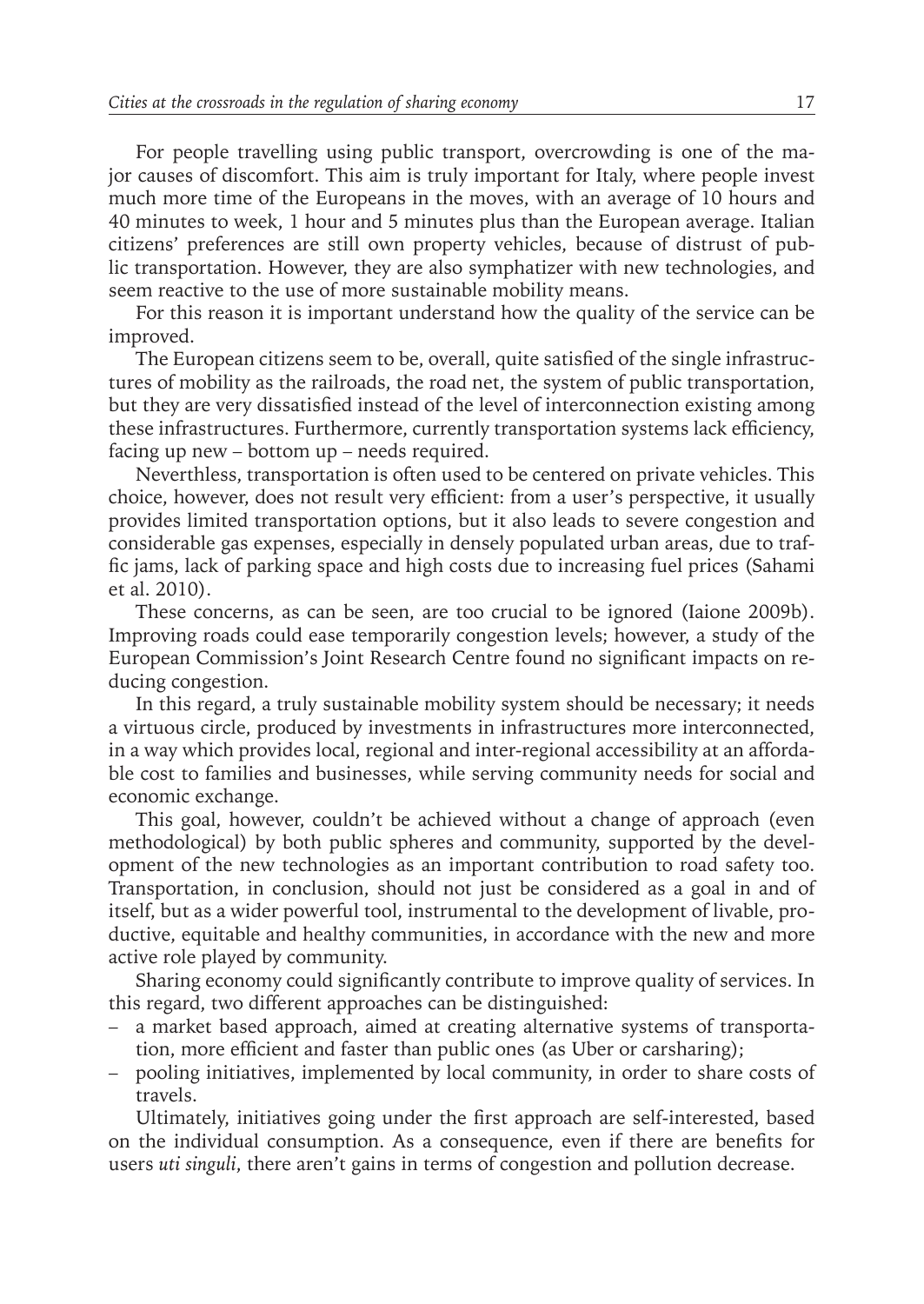Actually, the proliferation of such initiatives as Uber, which reply, without replacing, non scheduled transportation, induces to consider them as sobstitutes (Wyman 2017): Uber, indeed, upends the traditional segmentation of taxi services. This means that the widespread of the service – together with the increase of drivers – risks to lead further disadvantages without an adequate policy, which has to be national since the competition law concerns and the need to ensure regulatory consistency across the national territory.These concerns are totally absent in pooling initiatives, in which a concrete decrease of pollution, congestion and costs occurs.

The analysis of the Italian legal framework aims to give confirmation to these statements. By analyzing the characteristics of sharing economy practices, this Article discusses potential approaches to the regulation of these phenomena that meet the interests of innovators, but offering a minimum of guarantees to users.

#### **The Italian legal framework**

The Italian non scheduled transportation sector is the most invested in technological innovation, highlighting the distinction between *sharing* and *pooling* initiatives. The spread of *smartphones* and *apps* has allowed a further expansion, both qualitatively and quantitatively, of the modalities of interaction between supply and demand. The exponential growth of these technology platforms responds to the need to find innovative solutions to the challenges posed by everyday life in congested urban contexts, providing solutions to the disadvantages caused by hanonimity and overcrowding in urban areas (Buratti 1976).

Compared with the legislation in force, dating back to 1992, the technological evolution, and the resulting economic and social changes, raise issues that have been discussed, both nationally and supra-nationally, not only in judicial offices, but also by authorities and political institutions, for the plurality of interests involved (Passaglia 2016).

Italian transportation legal framework is aligned with the European integration process, which considers transportation as an important tool for the development of the Single Market; it is an exemplary field to explain the important role of public local authorities and cities.

The technical feasibility provides innovative solutions to the challenges of life, especially in crowded urban areas. Thanks to GPS-based navigation combined with real-time traffic information and mobile platforms, individuals are able to optimize their routing and schedule choices;

Sharing economy transportation firms, therefore, represent a reaction against the frictions of urban life exploiting such exacerbation, in order to fulfill demand for appropriate services.

Furthermore, technological progress has led the development of apps for taxi service (such as MyTaxi), but it has also allowed to flourish a non professional alternative kind of trasportation as Uber, the current market leader. As a result, these businesses interact with the traditional models, sometimes competing directly against, raising unfair competition concerns (as UberPop case).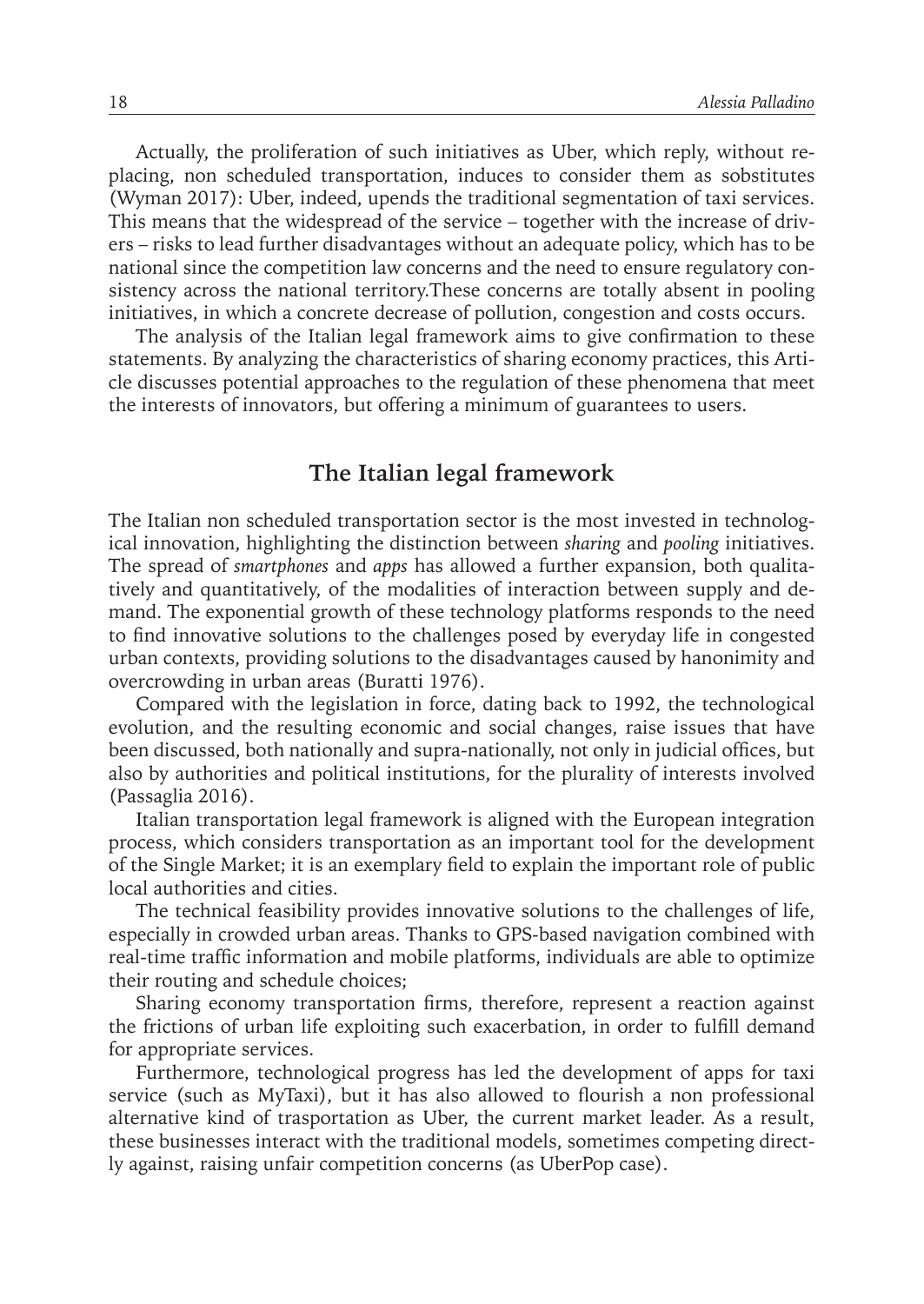Italian market evolution leverages regulatory challenges due to the anachronistic legislation of non-scheduled trasportation, dating from 1992. It strictly regulates only taxi and private hire vehicles, which are subject to various regulations by states and municipalities. The market has strong barriers to entry, because of the requirement of licenses as necessary condition to access and operate; moreover, local regulations too impose other limitations, as the number of taxicabs that can be registered or the place vehicles can have a ride.

Since 2015 both the Trasportation Regulation Authority and the Competition Authority has been sending signals that change is welcome, calling for a review of existing regulation, in order to remove or adapt those rules unable to correct market failures, but avoiding anyqualification of new trasportation services provided. In 2015, indeed, the Trasportation Regulation Authority suggested some proposal reform of the legal framework in order to include technological mobility services, even adding a new kind of trasportation service, a so-called tertium genus, due to the conceptual difficulty in applying underlying rules.

Recently, last March the Competition Authority sent to the Parliament and the Government a report, aimed at creating a level playing field. Finally, last August 4th, 2017 the Italian Parliament approved the Annual Law upon market and competition. Pursuant to clauses from 179 trough 182, the Government is delegate to adopt a legislative decree for the reformation of non-line public service, in order to guarantee the development of sustainable mobility and smart cities by the next year.

Even if there is not a clear stance on the way regulatory bodies should proceed, due to physiological vagueness of delegation criteria, it could represent the first concrete reaction upon the question of how to handle new market entrants. In this regard, the differentiation implemented by the CoR, could be a useful method of study, in order to understand which kind of initiatives should be really encouraged.

The mechanisms that underpin car sharing are based on sharing a resource and on forms of revenue for carriers, car suppliers, or drivers. This initiative does not have significant profiles of relationality and value-added production, except from the economic point of view.

Moreover, from an environmental sustainability standpoint this phenomenon does not allow an effective reduction in the number of cars in circulation and there is no incentive to share the car with other people or use alternative means of transport.

Platform as UberPOP has been banned many times because it operates in violation of legal requirements, as the possession of licenses. However, consequences

| On Demand economy           |             | Pooling economy                                           |                      |
|-----------------------------|-------------|-----------------------------------------------------------|----------------------|
| Access economy              | Gig economy | Collaborative<br>economy                                  | Commoning<br>economy |
| Car sharing                 | Uber Pop    | Car pooling                                               |                      |
| Car2Go, EniEnjoy,<br>ZipCar |             | Moovit, BlaBlaCar,<br>Viaggia insieme,<br>Strappo, LetzGo |                      |

Table 1. The implementation of the CoR Grid in the mobility field

Source: Le politiche pubbliche al tempo della sharing economy of Christian Iaione.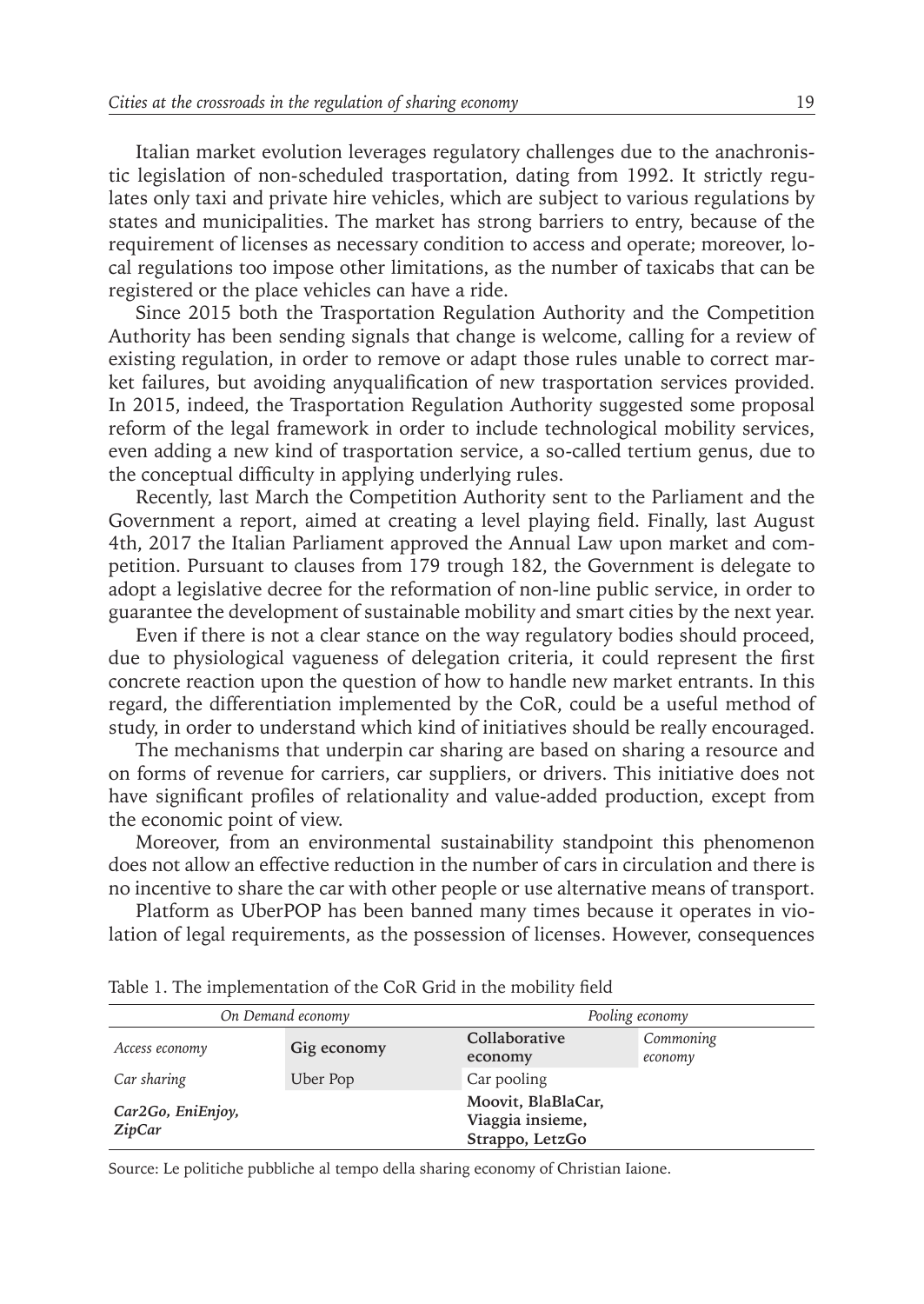are similar but worse than car sharing, because the majority of car sharing services makes use of electric vehicles, with less environmental impact.

Car pooling is based on a more solid sustainability approach. In fact, this phenomenon is more responsive to collaborative economy dynamics, where one of the outputs is the creation of networks of mutual support and networking. It represents one of the areas of intervention for so-called sustainable mobility, as it allows to reduce the number of cars with beneficial effects in terms of pollution, road congestion and infrastructure needs.

Benefits can be summarized as follows:

- Optimization of resources: cars with more people on board imply less investment in new infrastructure;
- Economic savings in terms of cost per capita of fuel, oil, tires, tolls, parking costs etc.;
- Reduction of pollution, always due to the small number of vehicles in circulation;
- Improving social relations between people;
- No problems with normal Cars insurance.

*Car pooling* can be a valid initiative for sharing common routes, such as work places, school, and many other places of interest in the neighborhood. It is a new way to conceptualize mobility across the city, often used by commuters as well. According to a report prepared by Jojob, a specialist in this latter segment, only considering "professional" trips of the last year, more than 646,900 kilometers have been spared. These are significant figures, especially because of the urban context of reference: in these realm, results prove how pooling can give a concrete contribution to the improvement of urban life, from a qualitative standpoint.

The strength of this model does not, as in sharing-oriented cases, compete with traditional transportation services; on the contrary, it intends to put a brake on the use of the private vehicle.

#### **Conclusions**

The sharing economy induces local governments to plan about regulatory responses in a new holistical point of view, taking into account many legal aspect as privacy, consumer and insurance protection, data disclosure, competition law and public services.

The regulation of transportation initiatives should be different, depending on interactions with neighborhoods and the objective of making a profit. In particular, pooling oriented activities should be encouraged by local and national authorities, because, as noted, they are the only answer to the challenges of the urban context. In this sense, pooling initiatives could be considered useful tools for redistribution, sustainability and social implications.

This ultimately results in a rethinking of the city and its articulation, as an institution that promotes – and does not repress – collaboration, to stimulate a series of innovative policies aimed at overcoming social and economic inequality, which is becoming a characteristic of urbanization of the 21st century.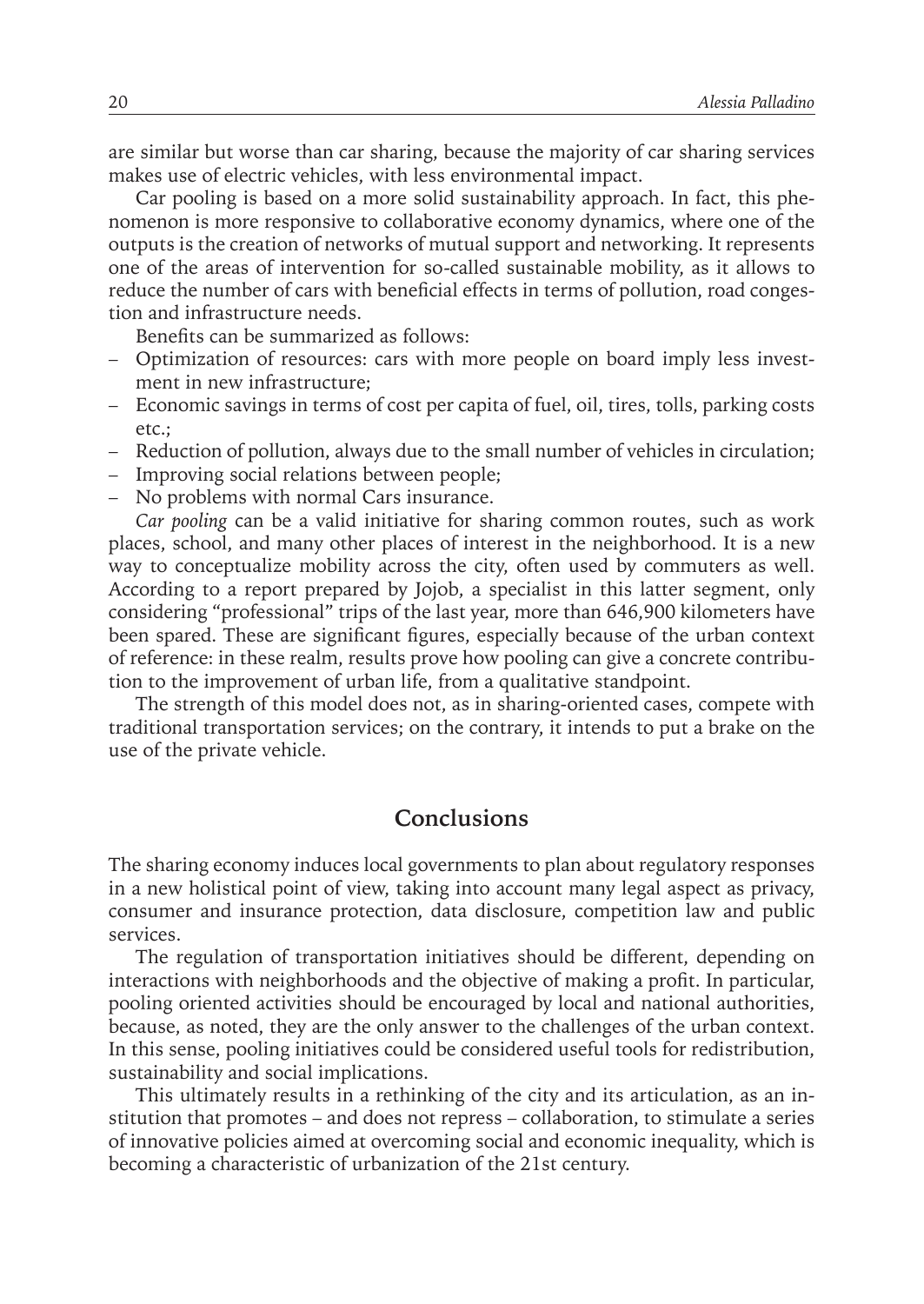Pooling, in conclusion, provide a new vision of the city, which implies the right of citizens to join the creation of the city, and involves the possibility of taking an active part in the decision-making process and of having equal access to resources and urban services; in a complementary way, cities can act as promoters in the protection of fundamental rights, recognizing and securing each inhabitant the right to access essential resources and services.

#### **References**

- Airgrain P (2012) *Sharing: Culture and the Economy in the Internet Age*. Amsterdam University Press.
- Barber BR (2013) *If mayors ruled the world: dysfunctional nations, rising cities*. Yale University Press.
- Bardhi F, Eckhardt GM (2012) Access-Based Consumption: The Case of Car Sharing. *Journal of Consumer Research* 39, 4: 881–898.
- Bollier D (2009) *Think like a commoner: a short introduction to the life of the commons*. New Society Publishers.
- Botsman R, Rogers R (2010) *What's mine is yours: the rise of the collaborative consumption*. Harperbusiness: 58.
- Brinkman JC (2013) *Congestion, Agglomeration, and the Structure of Cities*. FRB of Philadelphia Working Paper 13–25, https://ssrn.com/abstract=2272049 or http://dx.doi. org/10.2139/ssrn.2272049 or http://philadelphiafed.org/research-and-data/publications/working-papers/2013/wp13-25.pdf.
- Buratti C (1976) Il Trasporto Pubblico, Il Problema Delle Tariffe E Il Controllo Del Traffico urbano: Un'analisi Teorico-Empirica. Rivista Internazionale di Scienze Sociali III, 47, Fasc. 4/5 (Luglio-Ottobre 1976): 369–400.
- Cannon B, Chung H (2014–2015) A framework for designing co-regulation models well-adapted to technology-facilitated sharing economies. *31 Santa Clara Computer & High Tech. L.J.* 23: 1.
- Cohen M., Sundararajan A. (2015) Self-Regulation and Innovation in the Peer-to-Peer Sharing Economy. *82 U. Chi. L. Rev. Dialogue* 116: 124–125.
- Commission JRC (2017) *The r-evolution of driving: from Connected Vehicles to Coordinated Automated Road Transport (C-ART): Part I: Framework for a safe & efficient Coordinated Automated Road Transport (C-ART) system*, https://ec.europa.eu/jrc/en/publication/eur-scientific-and-technical-research-reports/r-evolution-driving-connected-vehicles-coordinated-automated-road-transport-c-art-part-i.
- Davidson MN, Infranca JJ (2016a) The Sharing Economy as an Urban Phenomenon. *Yale L. & Pol. Rev.*: 2.
- Davidson MN, Infranca JJ (2016b) The Sharing Economy as an Urban Phenomenon. *Yale L. & Pol. Rev.*: 7.
- European Commission (2009) *Un futuro sostenibile per i trasporti: verso un sistema integrato, basato sulla tecnologia e di agevole uso*, COM(2009) 279 def., http://eur-lex.europa.eu/legal-content/IT/TXT/?uri=CELEX:52009DC0279.
- European Commission (2015) *Upgrading the Single Market: more opportunities for people and business,* COM(2015) 550 final, https://ec.europa.eu/transparency/regdoc/rep/1/2015/ EN/1-2015-550-EN-F1- 1.PDF.
- European Commission (2016) *A European agenda for the collaborative economy,* COM(2016) 356 final, http://www.eesc.europa.eu/resources/docs/com2016-356-final.pdf.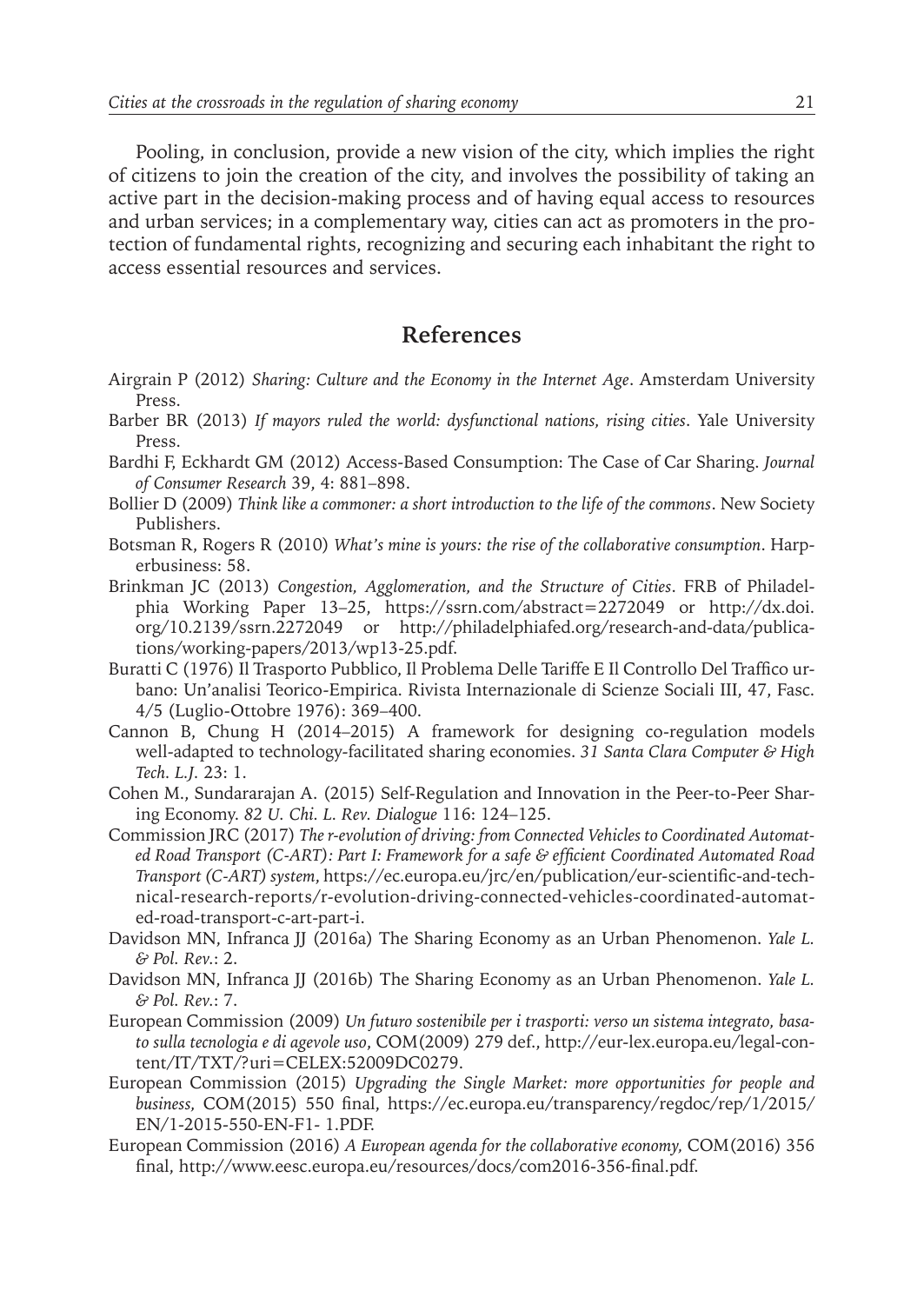- European Commission (2017) *Towards a European Pillar of Social Rights*, https://ec.europa. eu/commission/priorities/deeper-and-fairer-economicand-monetary-union/towards-european-pillar-social-rights\_en.
- European Committee of Regions (2015) *The local and regional dimension of the sharing economy*, p. 2.
- European Committee of Regions (2015a) *The local and regional dimension of the sharing economy*, p. 1, http://cor.europa.eu/it/activities/opinions/Pages/opinionfactsheet.aspx?Opinion-Number=C%DR202698/2015.
- European Committee of Regions (2015a) *The local and regional dimension of the sharing economy*, p. 3, http://cor.europa.eu/it/activities/opinions/Pages/opinionfactsheet.aspx?Opinion-Number=CDR%202698/2015.
- Finck M, Ranchordas S (2016a) Sharing and the City. *49 Vand. J. Transnat'l L.* 1299: 3.
- Finck M, Ranchordas S (2016b) Sharing and the City. *49 Vand. J. Transnat'l L.* 1299: 5.
- Foster S (2013) Collective action and the Urban Commons. *87 Notre Dame L. Rev. 57*, http:// scholarship.law.nd.edu/ndlr/vol87/iss1/2.
- Foster S, Iaione C (2016) The city as a commons. *Yale Law & Policy Review* 34, 2.
- Gansky L (2013) *The mesh: Why the Future of Business is Sharing*. Penguin.
- Iaione C (2009a) The Tragedy of Urban Roads: Saving Cities from Choking, Calling on Citizens to Combat Climate Change. *37 Fordham Urb. L.J.* 889: 2, http://ir.lawnet.fordham. edu/ulj/vol37/iss3/7.
- Iaione C (2009a) The Tragedy of Urban Roads: Saving Cities from Choking, Calling on Citizens to Combat Climate Change. *37 Fordham Urb. L.J.* 889: 3, http://ir.lawnet.fordham. edu/ulj/vol37/iss3/7.
- Iaione C (2016a) The CO-city Sharing, Collaborating, Cooperating, Commoning in the City. *American Journal of Economics and Sociology* 75(2).
- Iaione C (2016b) The CO-city Sharing, Collaborating, Cooperating, Commoning in the City. *American Journal of Economics and Sociology* 75(2): 5.
- Iaione C (2017) The right to the Co-City. *Italian Journal of Public Law* 9, 1.
- Iaione C, De Nictolis E (2017) Urban pooling. *44 Fordham Urb. L.J.* 665: 2.
- Krauss J (2014) The Sharing Economy: How State and Local Governments Are Failing and Why We Need Congress To Get Involved. *44 Sw. L. Rev.* 365.
- Lefebvre H (1968) The Right to City. *Writings on Cities* 147.
- Mayer H (2014) Inequality and Work in the Second Machine Age. *Friedrich Ebert Stiftung, SE Journal, Research Essay* 4: 7–8, https://www.socialeurope.eu/wp-content/uploads/2014/12/RE4-Meyer.pdf.
- McLaren D, Agyeman J (2016) *How to Build Smart, Sharing Cities*. BOS, GLOBE
- Munari F (2002) *Principio di sussidiarietà e disciplina comunitaria di porti, aeroporti ed infrastrutture del trasporto.* Il Diritto dell'Unione Europea: 425
- Murphy M (2016) Cities as the Original Sharing Platform: Regulation of the New "Sharing" Economy. *12 J. Bus. & Tech. L.* 127: 1.
- OECD Report (2015) *The metropolitan century.* Understanding Urbanization and its Consequences.
- Orsi J (2013) *Practicing law in the sharing economy: helping people build cooperatives, social enterprise, and local sustainable economies* 4.
- Pais I, Provasi G (2015) Sharing Economy: A Step towards the Re-Embeddedness of the Economy? *Stato e Mercato* 3: 347–378, doi: 10.1425/81604.
- Passaglia P. (ed.) (2016) *Il servizio di trasporto di passeggeri non di linea fornito attraverso applicazioni software. Materiali per una ricerca*, http://www.cortecostituzionale.it/documenti/ convegni\_seminari/Comp\_212.pdf.